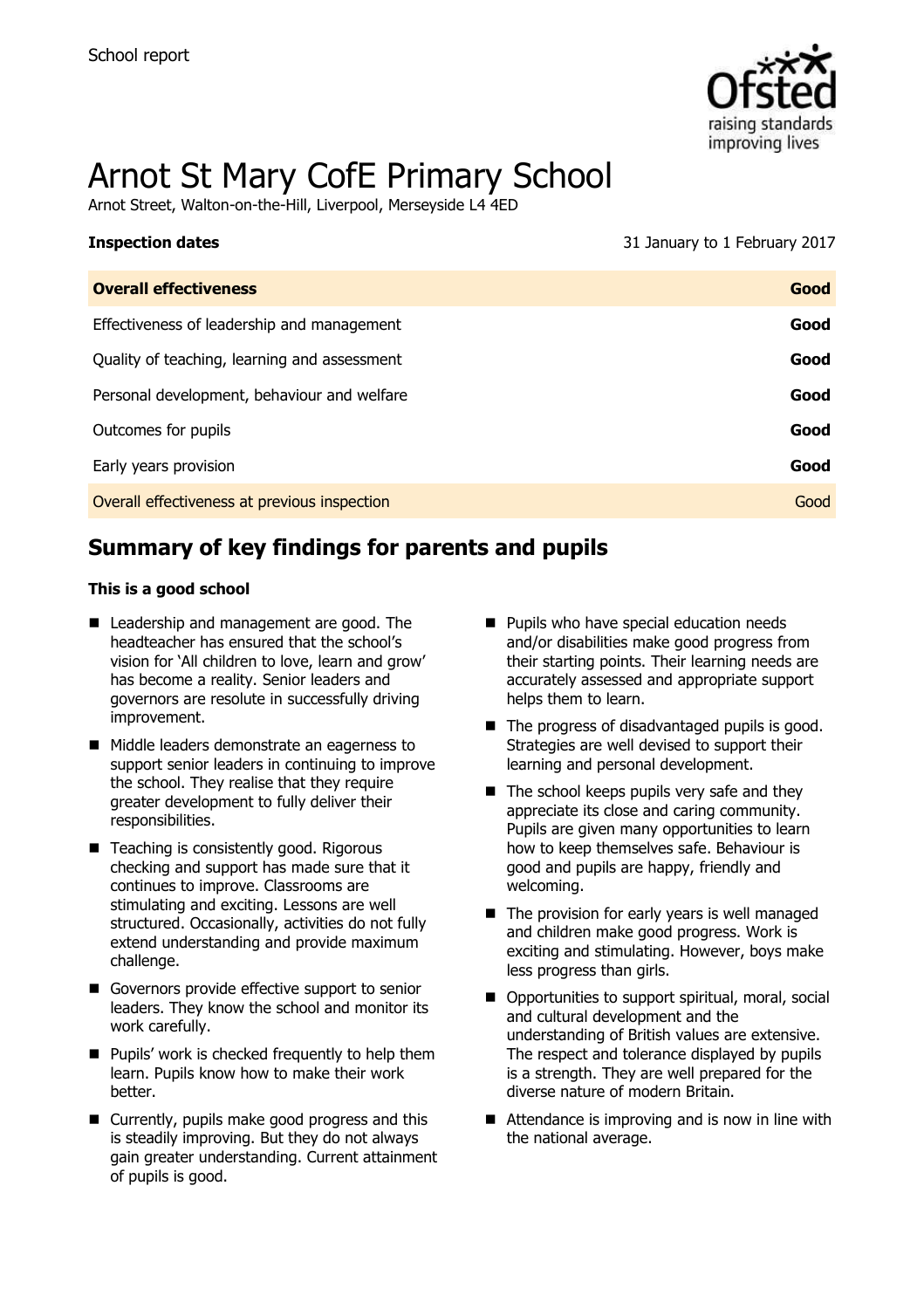

## **Full report**

### **What does the school need to do to improve further?**

- **Ensure that all pupils make maximum progress by always providing them with** challenging work which allows them to extend their learning.
- $\blacksquare$  Make sure that attendance continues to improve by maintaining and monitoring the school's robust improvement strategies.
- Enhance the skills of middle leaders so that they can:
	- check on progress and teaching in their areas of responsibility
	- ensure literacy and numeracy skills are consolidated across the curriculum.
- $\blacksquare$  In early years, make sure that boys make as much progress as girls.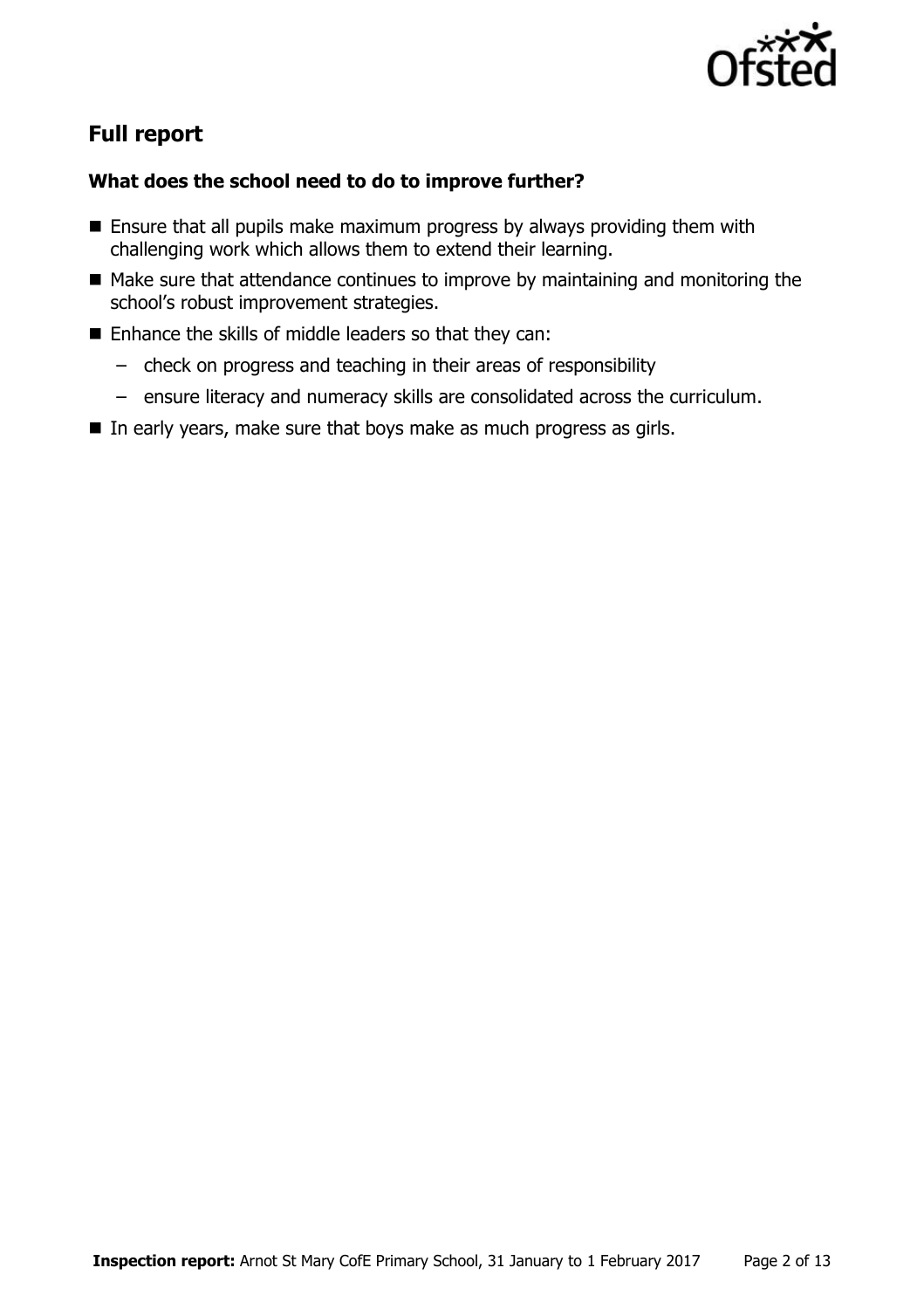

## **Inspection judgements**

#### **Effectiveness of leadership and management Good**

- The headteacher, well supported by the deputy headteacher and governors, has created a caring school community. As part of their drive for continuous improvement, senior leaders have improved the quality of teaching. They have also refined and enhanced the content of the curriculum and the evaluation of staff performance. Progress is now good.
- Senior leaders and governors have identified the improvement of the quality of teaching as a major priority over the past two years. The monitoring of teaching is supported by focused targets defined by the evaluation of staff performance. A rigorous monitoring cycle is supplemented by targeted training, the sharing of effective practice and external moderation. Supportive feedback helps teachers to improve. The impact is that teaching is now consistently good and improving. However, work in lessons does not always provide enough challenge to make sure pupils gain greater understanding.
- The process for evaluating staff performance has been revised. The comprehensive system produces robust targets linked to school improvement priorities. It is rigorously evaluated by the headteacher and governors. Support for newly qualified teachers is of high quality and meets statutory requirements. The curriculum is broad and balanced. Imaginative project work extends pupils' learning across subjects. For example, a project on Tudor England used history as a springboard for related work in art, design technology and writing. Spanish is a strength, and the school received the Liverpool quality mark for modern foreign languages.
- **Pupils have opportunities to extend their experiences in music and drama by attending** concerts, the theatre and participating in the school choir. A link with a local secondary school provides greater sporting opportunities and help with mathematics and writing. Those most skilled in mathematics had the opportunity to enter and win a local competition.
- The school uses pupil premium funding effectively. It is used to assist both the learning and personal development of disadvantaged pupils. Pupils face many barriers to their learning. The school is aware of these challenges and is employing effective strategies to address them. Current information on pupils' outcomes indicates that differences between disadvantaged pupils and their peers are diminishing.
- Primary physical education (PE) and sport funding augments successfully pupils' sporting opportunities and well-being. Opportunities for increased participation in swimming have been developed, especially for pupils in Years 3 and 4. Pupils have access to a range of sporting activities including new ones such as yoga and cricket. Specialist coaches have been employed to train and help school staff in delivering PE. Opportunities for spiritual, moral, social and cultural development are extensive. Mutual respect and tolerance are at the heart of the school's work. All faiths, cultures and races are readily accepted and differences are celebrated. The morning worship session explores spiritual values including opportunities for reflection and discussion. The dangers of racism are explored through a link with a local football club, and a trip to Barcelona aids the understanding of different cultures. The international day of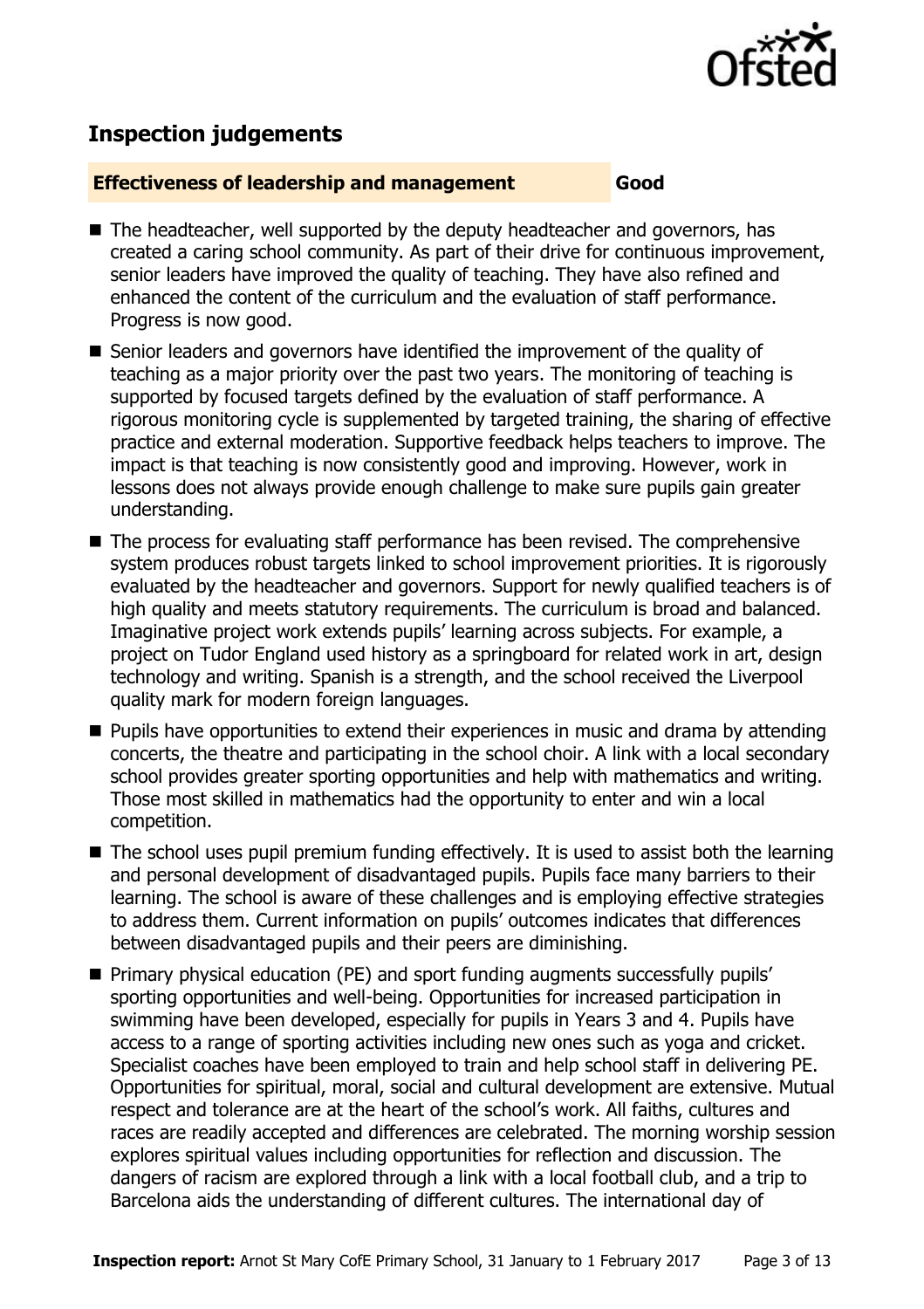

languages involves parents in discussing their cultures and sampling each other's foods. Pupils are well prepared for the diverse a nature of modern Britain.

- British values and heritage are fostered both within and beyond the curriculum. A visitor from the British Legion described what life was like in the local community during the second world war, including how to wear a gas mask. The sacrifice of the first world war was brought home by discussing why poppies are worn. Pupil elections to the school council provide a direct experience of democracy and the responsibility it carries. The history of the monarchy is studied in a project about the Tudors. These experiences give pupils an understanding of British heritage.
- The local authority provides a purely monitoring role to a school it views as good.
- Middle leaders understand their roles and responsibilities. They are starting to play a role in driving whole-school improvement priorities forward. However, they are still developing as leaders. They are being trained to assess pupil outcomes and the quality of teaching. They have made a start in integrating literacy and numeracy across subjects. This is especially true of the English coordinator, who has been longer in post. However, middle leaders are aware of the need to consolidate these initiatives further.
- **Parents are warmly greeted by staff at the start of the school day. The school values** parents' involvement, and they play an active role in school life. Parents are invited to attend whole-school worship and class assemblies. Workshops in e-safety and mathematics helps them to assist in their children's well-being and learning. Reports to parents clearly highlight learning across subjects and provide targets to improve. Consultation evenings are well attended.

#### . **Governance of the school**

- Governors provide effective challenge and support to senior leaders. They understand the school's strengths and the challenges it faces. Governors engage in focused visits to gain first-hand information on progress against school priorities. They are proud of the school's religious focus and its harmonious community.
- Governors understand how pupil outcomes are used to measure staff performance and help to moderate the process. They monitor the use of pupil premium and primary PE funding to ensure these funds are used effectively. They are aware of issues around attendance and monitor it closely.
- Governors take pupils' safety very seriously and make sure the school's provision meets requirements. The safeguarding governor has received relevant training and is an active member of the school's safeguarding team. He also scrutinises safeguarding documentation to make sure it meets requirements. Governors also thoroughly check risk assessments. They have undertaken training such as in finance, safer recruitment and pupil outcomes information to support them in their role.

#### **Safeguarding**

- The arrangements for safeguarding are effective.
- Senior leaders and governors are resolute in providing a safe environment for all. The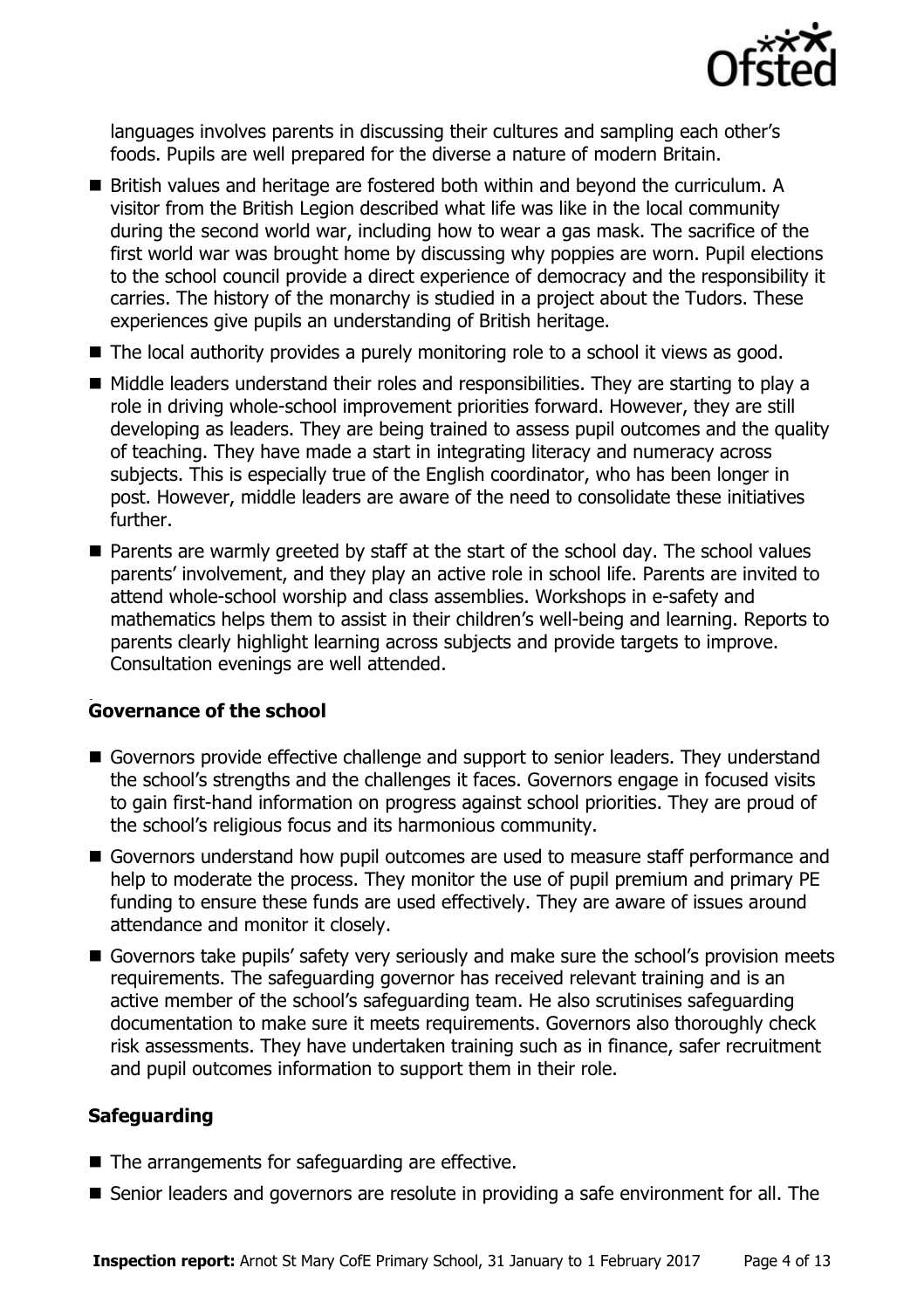

school site is secure. The process for monitoring staff recruitment meets requirements. All relevant documentation is in place, and all staff have received the required training.

**Pupils receive information in lessons and other activities on how to keep safe. Lessons** on the dangers of drug abuse, e-safety day and a visit from Childline advisors are some examples. The school works closely with parents to make sure that their children are safe. Workshops on how to stay safe on the internet is one example. Parents' views clearly indicate that the school looks after the safety of their children extremely well.

#### **Quality of teaching, learning and assessment Good**

- Improving teaching has been major school focus over time, and it is now consistently good. Classrooms are very attractive and engaging places. Well-structured lessons encourage learning.
- Questioning is used successfully to consolidate and expand learning. In Year 6, questions were progressively designed to define mathematical concepts and address misconceptions. This resulted in good progress.
- Teaching assistants maintain a sharp focus on supporting learning. They understand pupils' needs and plan work with teachers that is suitable. Their support is particularly effective when working with pupils who have special education needs and/or disabilities. They use resources well to consolidate skills, for example showing how a number line can be used to better work out problems.
- $\blacksquare$  Homework helps pupils to consolidate and expand their knowledge. It is effectively used to reinforce basic skills such as spelling or to extend work in mathematics. A strong feature is the use of information and communications technology (ICT) in homework.
- The school's assessment scheme is used effectively to match work to the needs of most pupils. However, sometimes, the need for increased challenge is not fully recognised.
- Reading is taught effectively. Teachers provide daily opportunities for pupils to read. Texts are challenging and teachers ensure that pupils have the support needed to tackle them with vigour and confidence. The use of topic work also supports wider reading, but this is not fully integrated and monitored across all subjects. Teachers are successfully teaching phonics, and this has supported the development of both reading and writing. Activities are often fun, and the use of engaging resources reinforces learned sounds and introduces new ones. Staff encourage pupils to apply their skills to create words.
- Inspection evidence including an extensive look at pupils' work indicates that writing is taught successfully. Work in books demonstrates good progress across the school. In key stage 1, teachers provide appropriate resources and imaginative tasks to develop pupils' skills in writing sentences with the correct punctuation. In key stage 2, pupils are provided with clear opportunities to write imaginatively using a variety of styles.
- The teaching of mathematics is effective and this is reflected in current outcomes information and inspection evidence. Mathematical concepts and the use of calculations are carefully explained, and a variety of appropriate resources are used. Lessons are well planned and pupils who have special education needs and/or disabilities receive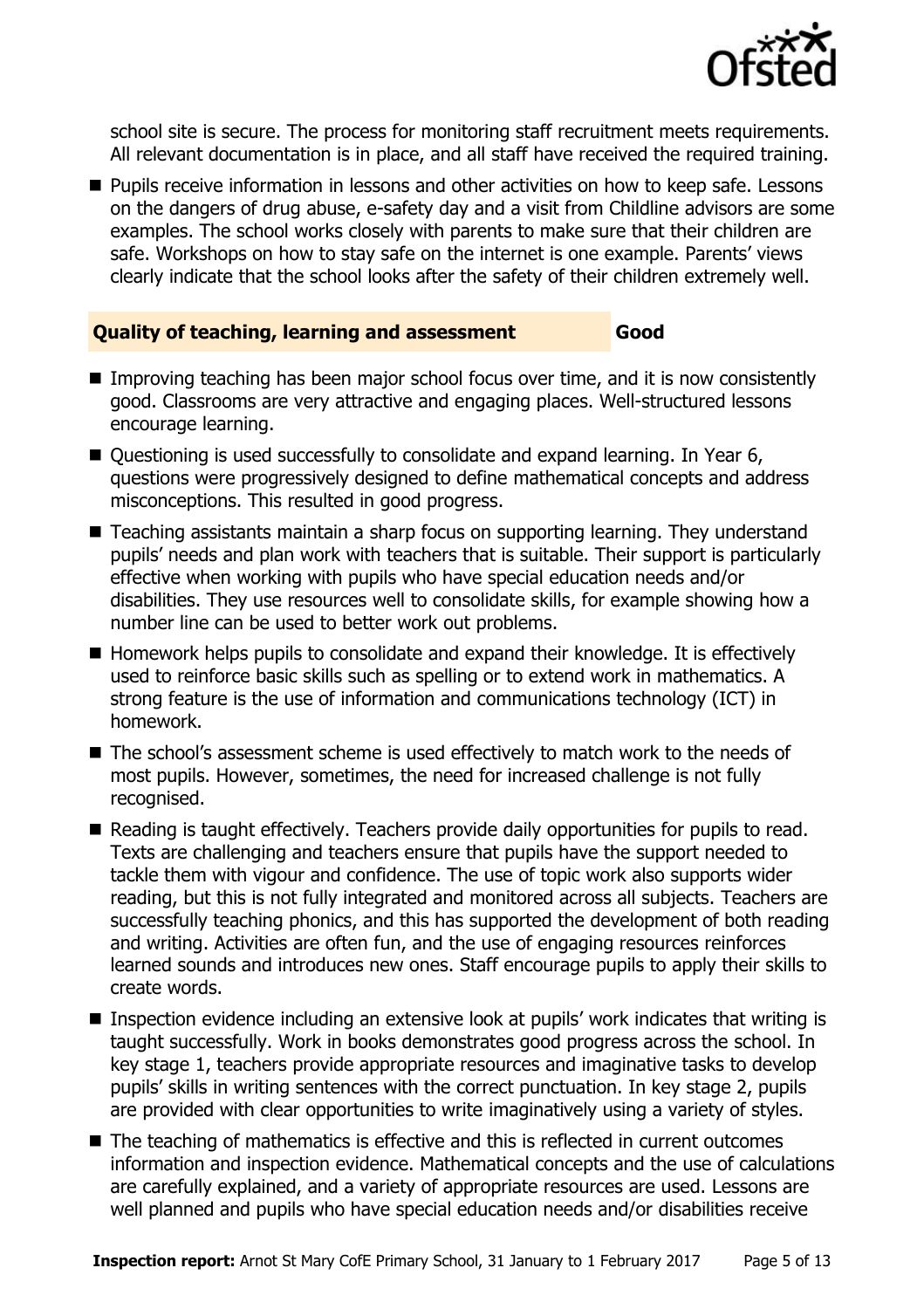

effective support. However, learning sometimes lacks challenge for all ability groups and does not enhance deeper understanding.

- Staff have high expectations. In Year 5, Spanish was used extensively by both the teacher and pupils to secure a high standard of fluency and confidence. However, occasionally, the level of challenge is not always high enough to support deeper learning for all abilities.
- Although the development of literacy and numeracy skills is a feature of topic work, they are not yet fully integrated and measured across all subjects. New initiatives such as staff training have begun the improvement process.

#### **Personal development, behaviour and welfare Good**

#### **Personal development and welfare**

- The school's work to promote pupils' personal development and welfare is good. Pupils believe they are well looked after as part of a close and caring community. One said, 'Teachers are always there to help and take care of you.' They appreciate the opportunities they receive to understand how to be safe including road safety, e-safety and the dangers of bonfire night. Parents fully endorse the school's efforts to make sure their children are safe.
- Healthy lifestyles are actively encouraged. 'Sport and health week' encourages both physical fitness and healthy living. Sports clubs are very well attended. The school is successful in external competitions, which enhances both fitness and self-esteem.
- **Pupils are given opportunities to develop responsibility and leadership. The elected** school council's involvement with the Liverpool school's parliament helps the pupils acquire an understanding of leadership beyond the school. Pupils have also been actively involved in the school's building programme by electing class representatives to attend building committee meetings.
- **Pupils embrace diversity. They are very tolerant and respectful of each other's** backgrounds and cultures. One pupil said, 'We accept anyone, faith, culture and skin colour. Everyone gets treated the same.'
- Pupils know what bullying is. They also understand it can take many forms including cyber bullying. Pupils say there is no bullying at the school, but would know where to get help if it did occur. This is reflected in school documentation. Pupils are helped to understand bullying through 'forgiveness week' which explores how a person being bullied might feel. Younger pupils also explored this theme by the use of teddy bears to demonstrate love and feelings.

#### **Behaviour**

- The behaviour of pupils is good. Pupils conduct themselves well during the school day including lunch and breaktimes. They understand the school's high expectations of behaviour and respond quickly to instructions. Pupils are very hospitable and keen to speak to visitors.
- **Pupils come to lessons ready to learn and eager to do their work. They usually display**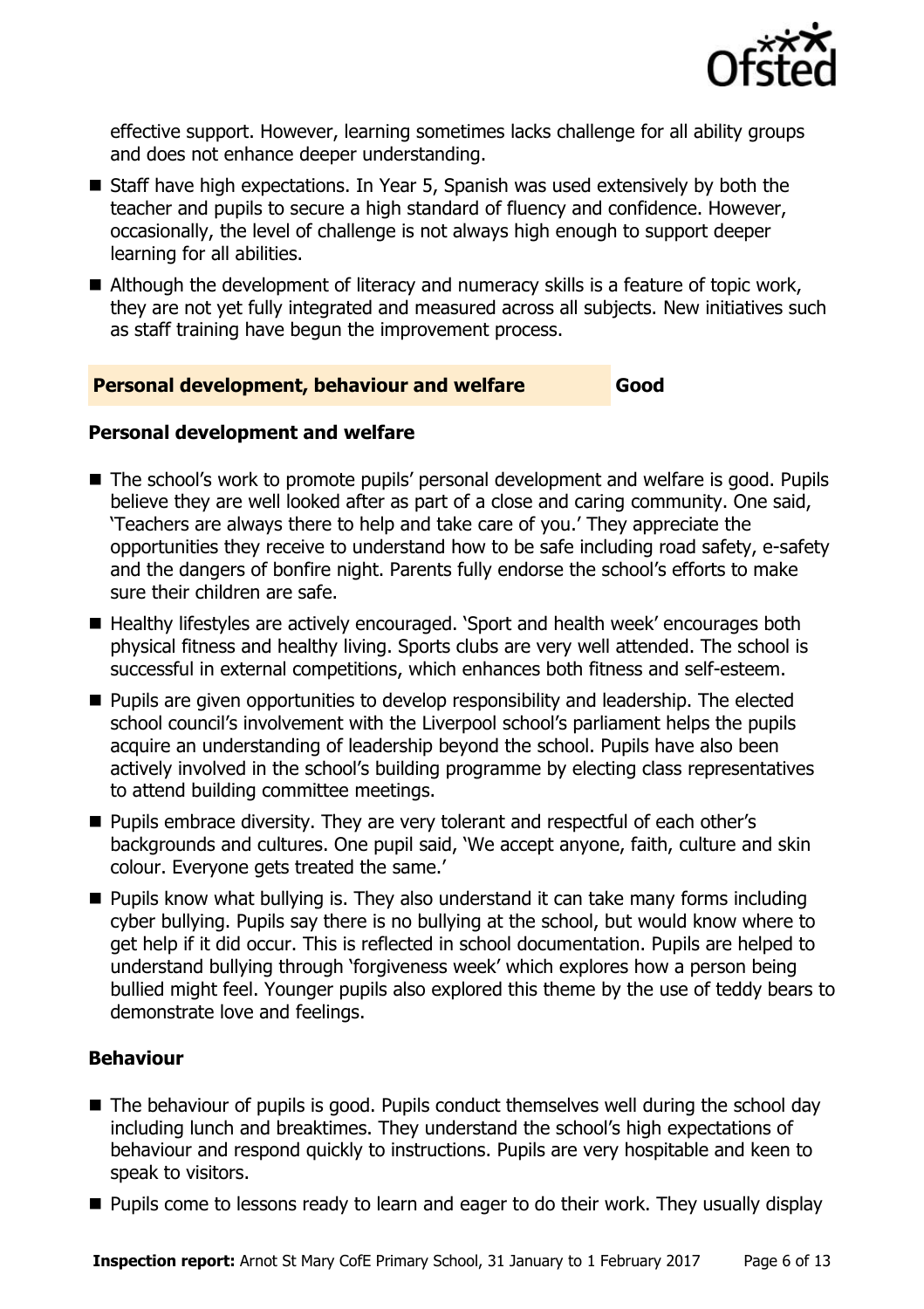

enthusiasm and sustain their interest. However, occasionally when work does not fully challenge them, they lose interest.

- Attendance is improving over time. The school has made attendance an ongoing high priority. Clear strategies and systems have been implemented with vigour and their impact is carefully monitored. The welcoming breakfast club also encourages good attendance. The work of the attendance officer is well supported by all staff to encourage regular attendance. Evidence including case studies show that these strategies are paying dividends. Attendance has improved for all groups including those who have special educational needs and/or disabilities and disadvantaged pupils. At the time of the inspection, attendance was in line with national average, but the school is aware that the monitoring of attendance requires constant vigilance and continues to work with parents to instil the importance of attendance.
- There have been no permanent or fixed-term exclusions since 2015.
- $\blacksquare$  Behaviour is managed with sensitivity and clarity. The behaviour policy is applied consistently and its expectations are understood by all pupils. Rewards for good behaviour such as 'gold stars' are popular. Parents, staff and pupils all believe that behaviour is good.

#### **Outcomes for pupils Good**

- Results of national assessments at the end of Year 6 in 2016 were above average in mathematics and were broadly average in English grammar, spelling and punctuation. Pupils' outcomes were below average for reading and writing. Well-focused strategies have successfully addressed these issues and standards have significantly improved. Current school information indicates that pupils' outcomes are on track to attain above the expected standard for their age in reading, writing and mathematics. An in-depth scrutiny of pupils' work and progress in lessons confirms this view.
- Outcomes in key stage 1 are improving. Below average results in Year 2 in 2016 in reading, writing and mathematics have been tackled, and attainment is currently more in line with what is expected for this age. The school has taken robust action to secure this improvement, including the more rigorous teaching of phonics and a strengthened teaching team. Examples of pupils' writing have been moderated by the local authority and within the local schools' network. Inspection evidence verifies this improvement.
- **Progress of pupils in Year 6 in reading and mathematics was comparable to all schools** nationally in 2016. Pupils' progress in writing was below all schools nationally. This has improved and inspection evidence suggests that progress in writing is now good. Progress in reading and mathematics is also good.
- The proportion of pupils who pass the Year 1 phonics screening check has been below average over time. Conversely, they were above average at the end of Year 2 for the same period. The school has taken dramatic action this year to rectify this. A new phonics scheme has been introduced and fully implemented. All staff have received training and teaching has been strengthened. Progress in lessons and current assessment information indicate that pupils' understanding of phonics are improving significantly. This is the case for all groups of pupils who are on track to achieve above average results this year.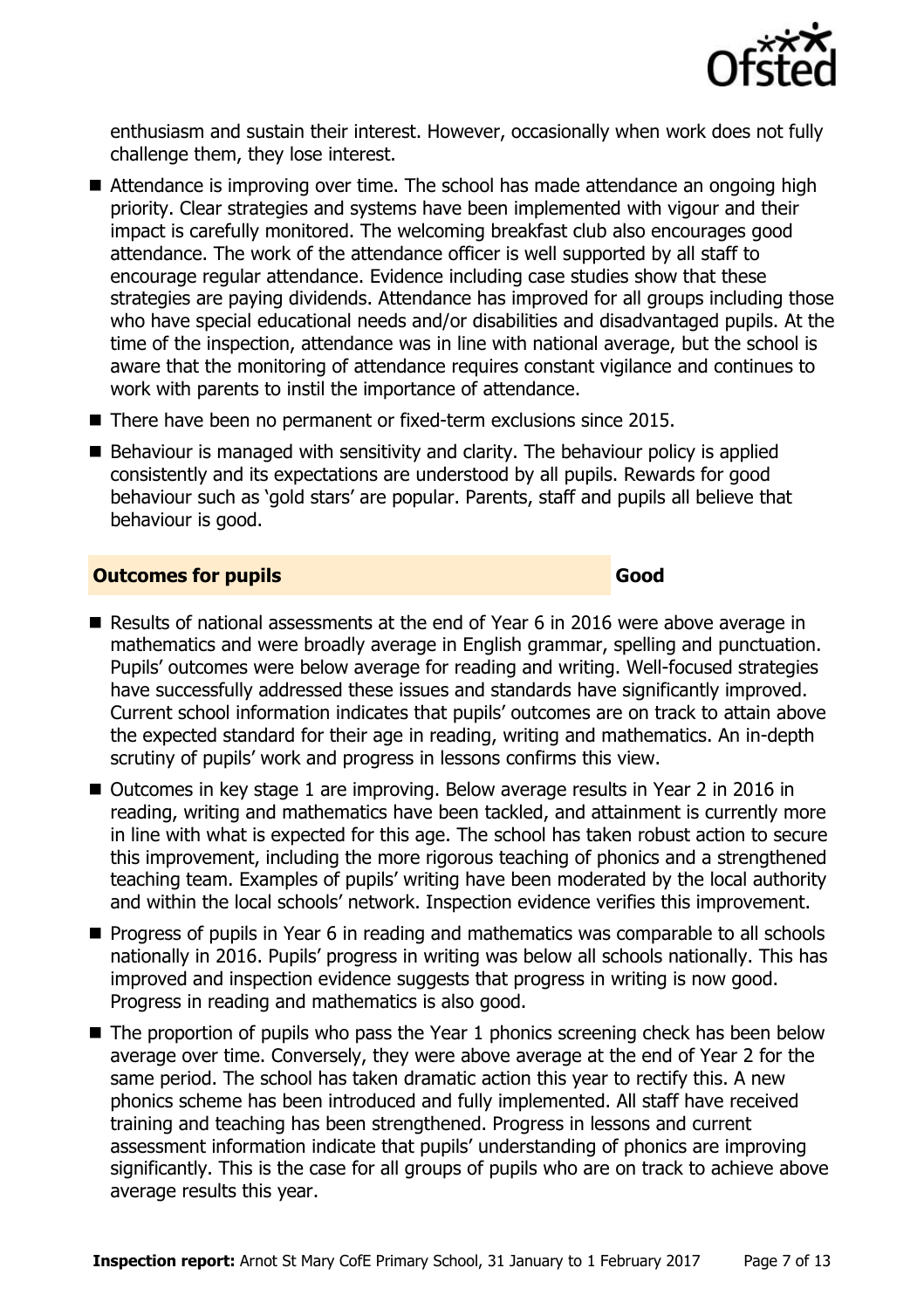

- From their starting points, pupils who have special educational needs and/or disabilities make good progress. Their progress is better in key stage 2 where the extra interventions provided for these pupils have had greater impact over time. However, inspection evidence and current outcomes information, suggests that their progress is also improving in key stage 1. Their range of needs are well identified and support is well focused.
- Disadvantaged pupils, including the most able disadvantaged pupils, make good progress. Progress in lessons, work in books and current outcomes indicate that the difference between these pupils and other pupils is diminishing across the school. This is especially true for key stage 1. Pupils have many barriers to improvement. These are recognised by the school and interventions are well focused to improve pupils' progress and support their personal development. Evidence indicates that pupil premium funding is used well and the difference between disadvantaged pupils and others is diminishing.
- More able pupils make good progress. Currently, more are making accelerated progress especially in key stage 2. However, a lack of challenge in some lessons has hindered more pupils acquiring greater understanding.
- The needs of lower-ability pupils are well identified and effective strategies are in place to support their learning.
- $\blacksquare$  Pupils make particularly good progress in Spanish, where they confidently use a new language. Pupils are well prepared for their next steps in education.

#### **Early years provision Good Good**

- The leadership and management of early years are good. The new leader of early years has taken decisive action to improve the provision. By using accurate assessments when children enter the school and ongoing assessments, children's learning needs are quickly identified and appropriate support is put in place. From starting points below what is typical in all areas of learning, there is clear improvement over time and children make good progress. Children who have special education needs and/or disabilities are well supported, and pupil premium funding is used well to improve the progress of disadvantaged children. However, while boys make good progress in some areas, they are not yet making the same good progress as girls overall. The school is aware of this, and strategies have been put in place to support boys' learning. Children are well prepared for key stage 1.
- Teaching is good. The indoor and outdoor learning areas are attractive and well resourced. Individual learning tasks are carefully designed to secure interest and excitement. For example, in Reception, children enjoyed a stimulating activity using modelling clay which helped them develop early writing skills. However, sometimes activities lack sufficient challenge, which do not deepen children's learning.
- Behaviour in the early years is good. Children understand rules and routines and respond quickly to direction. They support each other with sensitivity in a calm and purposeful environment. Children are encouraged to act independently, such as when buttering their own toast or selecting snacks.
- Assessment has improved under the new leadership. Leaders accurately identify underachievement and provide support to help children catch up. Parents contribute to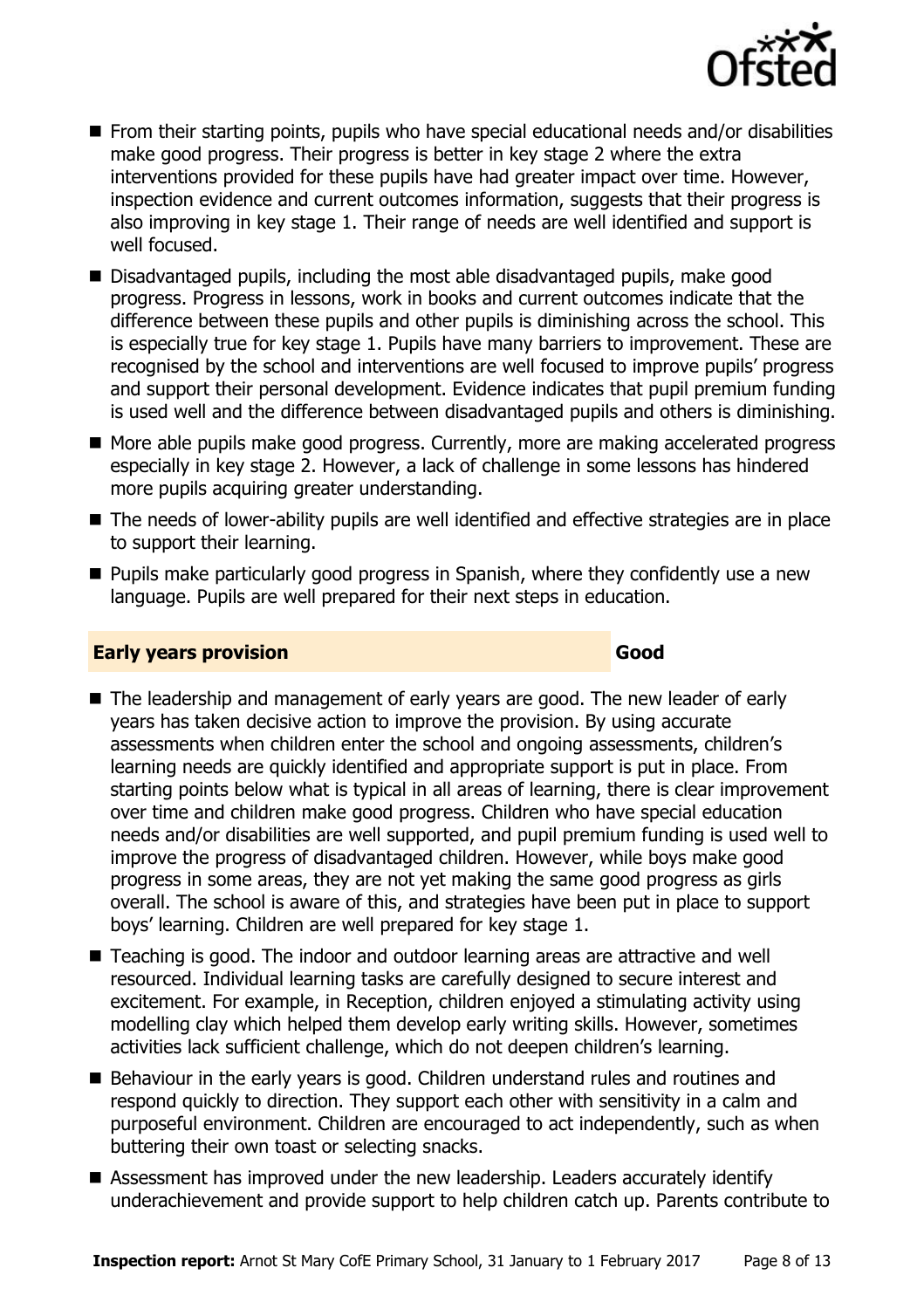

the initial assessment process. The early years leader checks all assessments to confirm their accuracy.

- The teaching of phonics is much improved and is now consistently good. Phonics is a feature of all lessons. For example, in the nursery, children have regular opportunities to practise and write their sounds and letters.
- Children are well looked after and are kept safe. Close supervision is applied in both learning areas, and safety requirements are made clear to children. Staff have been trained in safeguarding to ensure that all requirements are met.
- **Parents are very welcome in early years and feature prominently. In the morning, they** freely engage with staff and help prepare children for learning. Workshops on phonics and invitations to stay and play or listen to a story allow them to directly help their children learn. Parents are very complimentary about the work of early years and consider 'The nursery staff are great. They are very approachable about any concerns you may have.'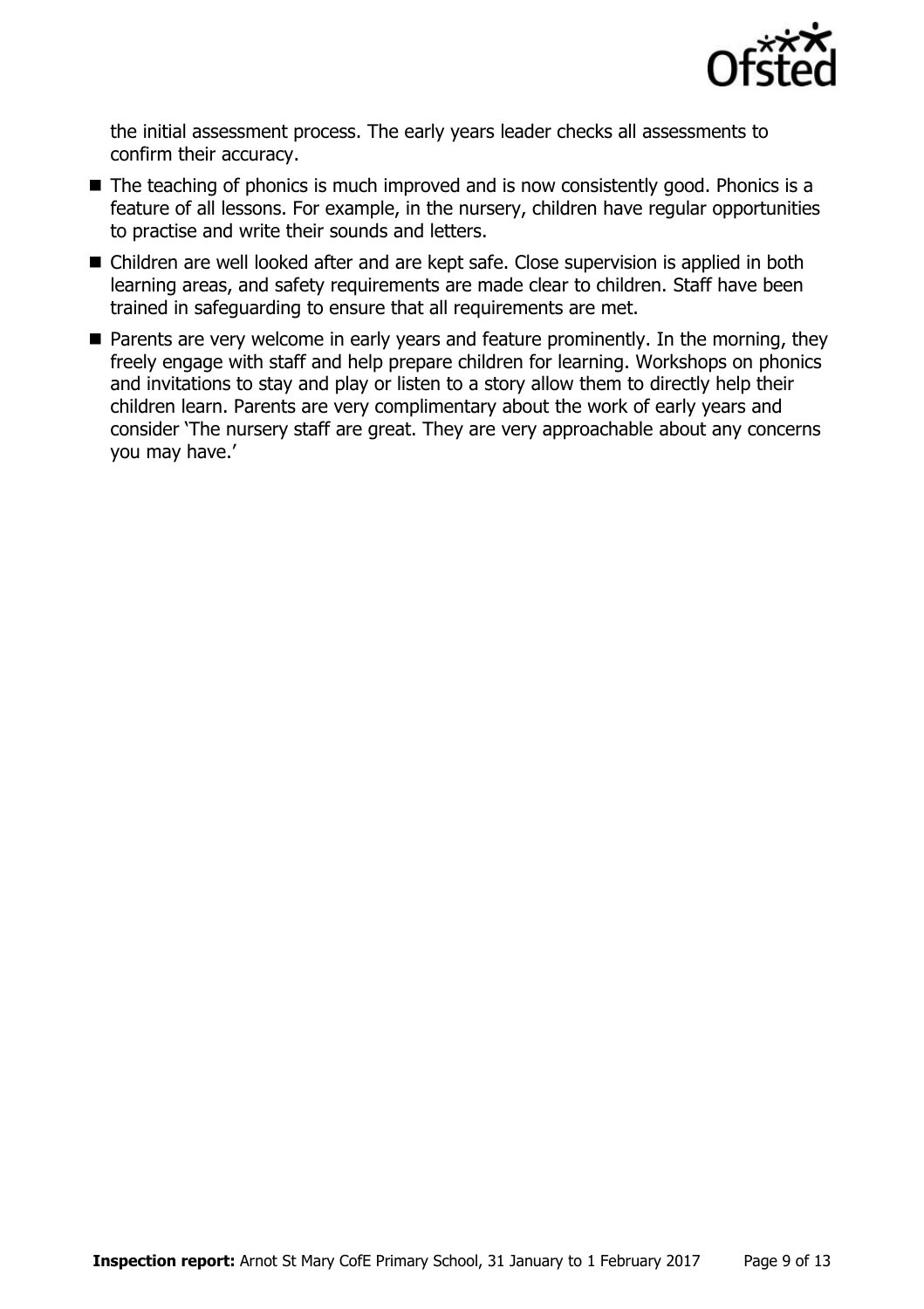

## **School details**

| Unique reference number | 135267    |
|-------------------------|-----------|
| Local authority         | Liverpool |
| Inspection number       | 10003308  |

This inspection was carried out under section 8 of the Education Act 2005. The inspection was also deemed a section 5 inspection under the same Act.

| Type of school                      | Primary                             |
|-------------------------------------|-------------------------------------|
| School category                     | Voluntary controlled                |
| Age range of pupils                 | 3 to 11                             |
| <b>Gender of pupils</b>             | Mixed                               |
| Number of pupils on the school roll | 434                                 |
| Appropriate authority               | The governing body                  |
| Chair                               | <b>Rev Trevor Latham</b>            |
| <b>Headteacher</b>                  | Fiona Roper                         |
| Telephone number                    | 0151 286 1400                       |
| Website                             | www.arnotstmary.co.uk               |
| Email address                       | asm-ao@arnotstmary.liverpool.sch.uk |
| Date of previous inspection         | 28-29 February 2012                 |

#### **Information about this school**

- The school meets requirements on the publication of specified information on its website.
- $\blacksquare$  This is a larger than average primary school.
- Most pupils are of White British heritage.
- The proportion of disadvantaged pupils is above average.
- The proportion of pupils who have special education needs and/or disabilities is above average.
- The Nursery provides separate morning and afternoon sessions for children of different ages.
- The school provides a breakfast club and a range of sporting clubs.
- The school currently meets the government's floor targets, which are the minimum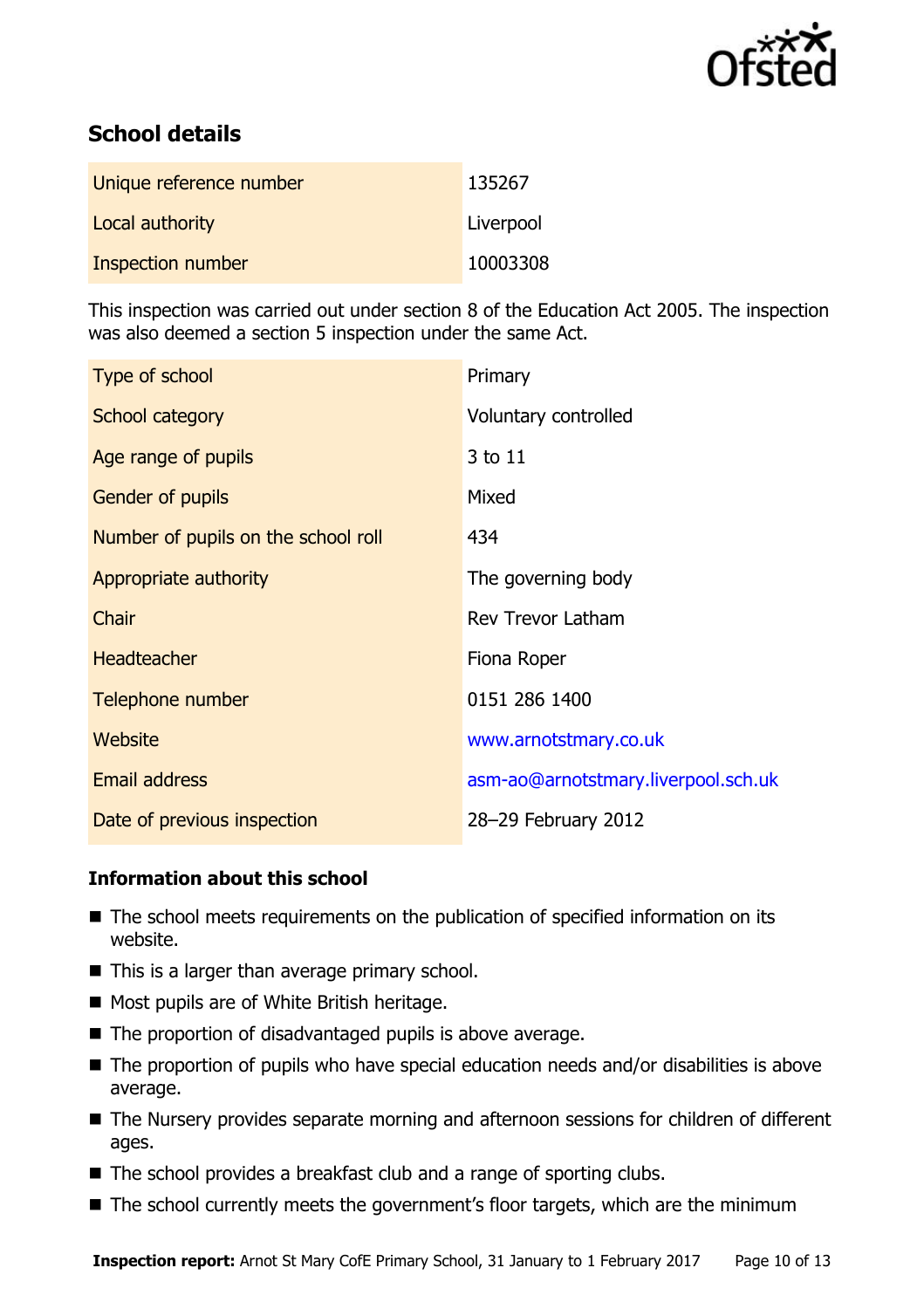

expectations for pupils' attainment and progress at the end of Year 6.

- Having previously supplied extensive support to the school, the local authority now provides a purely monitoring role.
- The headteacher and deputy headteacher have been in post since September 2014. The leader of early years has been in post since 2015.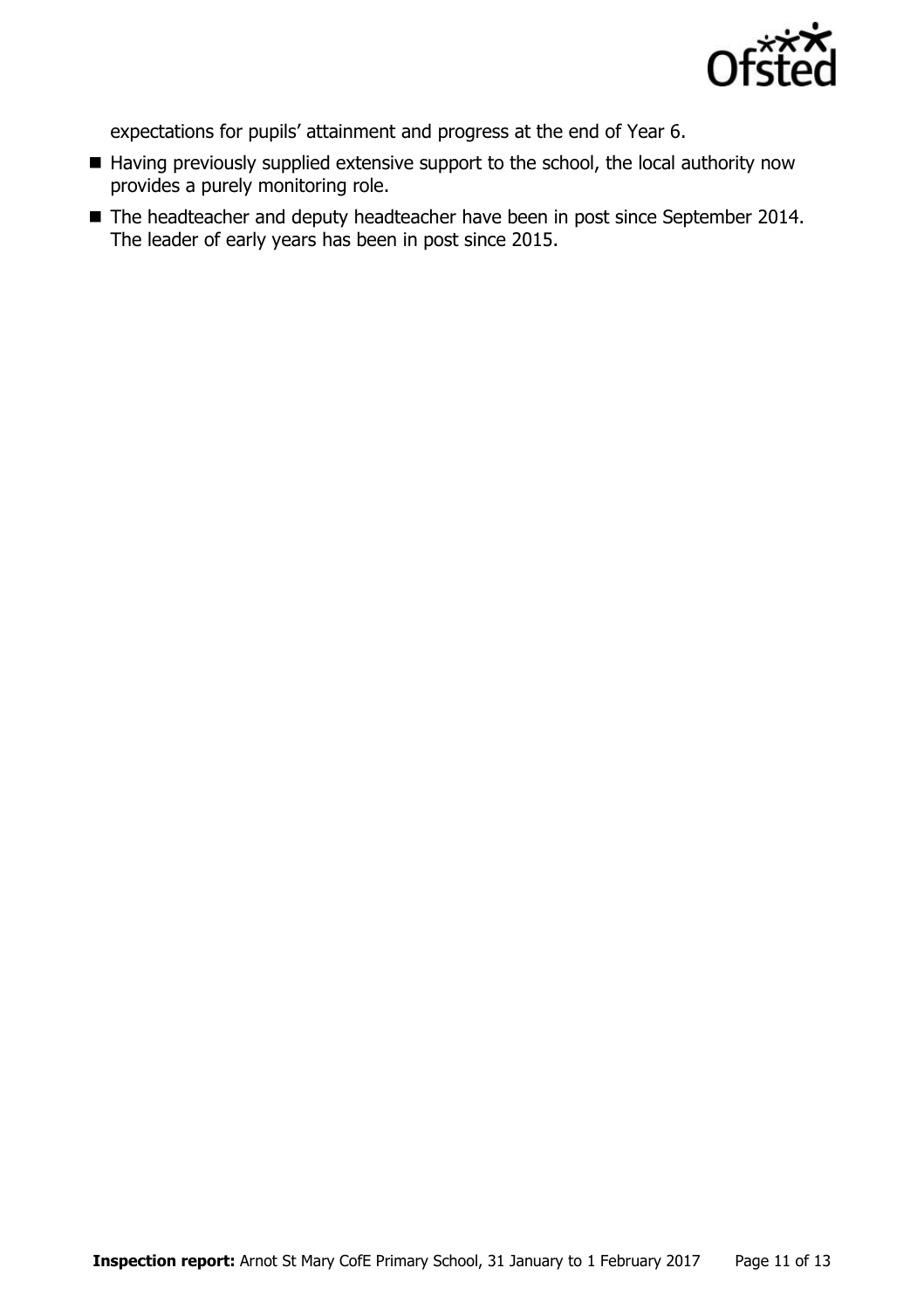

## **Information about this inspection**

- Inspectors observed learning in lessons and parts of lessons. Some were carried out jointly with the headteacher. They also observed registration, collective act of worship time, start of school, breaktimes, lunchtimes and the breakfast club.
- Meetings were held with school staff, two representatives of the governing body and a representative of the local authority. Meetings and informal discussions were held with pupils. Informal discussions took place with parents.
- Inspectors scrutinised work in pupil's books in lessons and work produced over time in a range of books. They also listened to pupils read from Year 1, Year 2 and Year 6.
- Inspectors examined school documentation relating to self-evaluation, development planning and pupil outcomes. They also scrutinised minutes of the governing body, monitoring reports for the local authority and information concerning safeguarding, behaviour and attendance.
- Inspectors took account of 22 responses to Ofsted's online questionnaire and 18 parent responses from its free text facility. Inspectors also considered 10 responses from the pupil questionnaire and 32 from the staff questionnaire.

#### **Inspection team**

| Mike Merva, lead inspector | Ofsted Inspector |
|----------------------------|------------------|
| <b>Gill Burrow</b>         | Ofsted Inspector |
| <b>Gary Bevin</b>          | Ofsted Inspector |
| <b>Pamela Potter</b>       | Ofsted Inspector |
| <b>Adrian Martin</b>       | Ofsted Inspector |